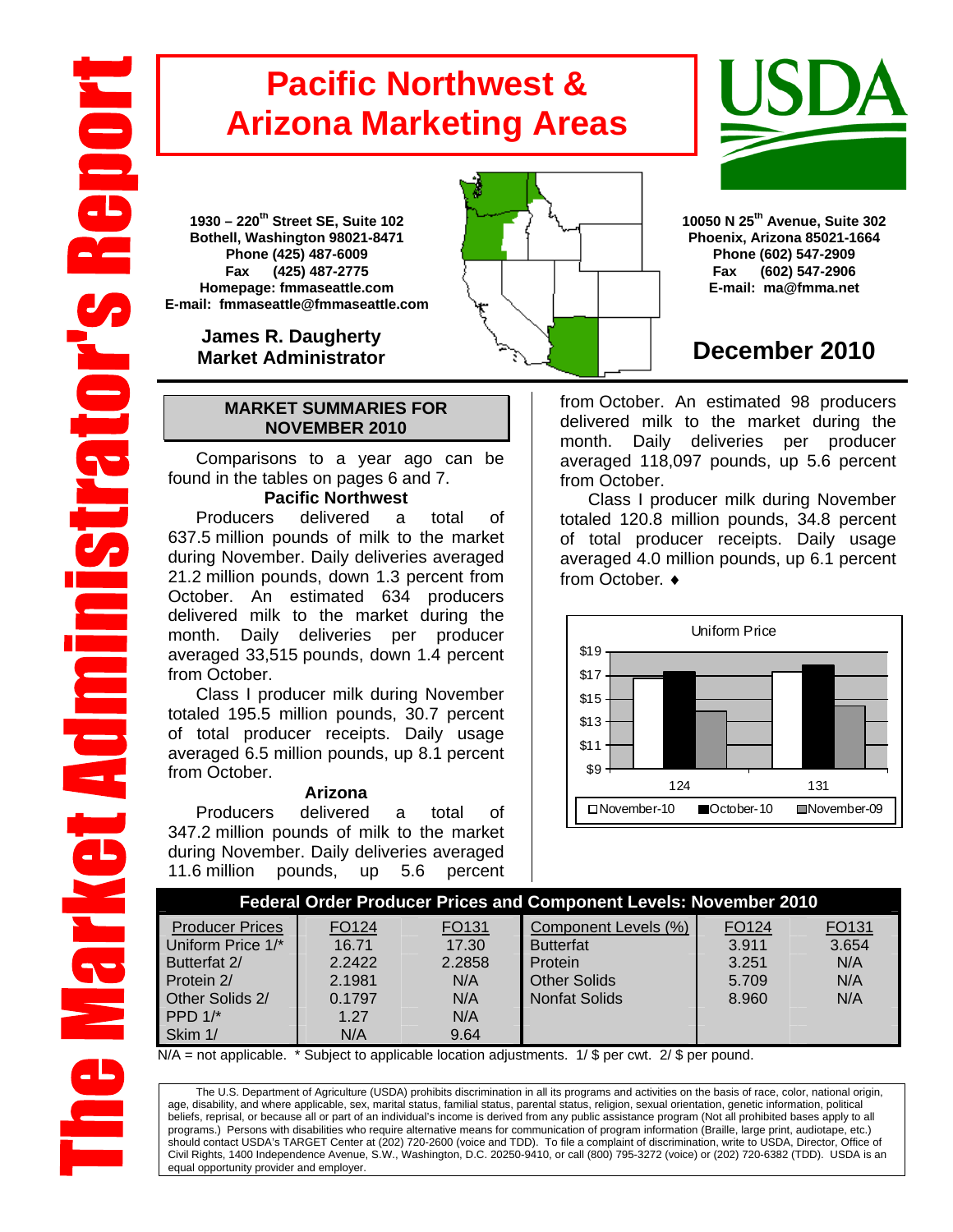#### **NOVEMBER 2010 CLASS PRICES**

November 2010 non-advanced Class Prices were calculated using NASS commodity price surveys from November 6, 13, 20, and 27, 2010. Component prices for the month are \$2.1981 per pound of protein, \$2.2422 per pound of butterfat, \$0.1797 per pound of other solids, and \$1.0172 per pound of nonfat solids.

November 2010 Class III and IV prices at 3.5% butterfat are \$15.44 and \$16.68 per hundredweight, respectively. The November Class III price compared to October is down \$1.50. The Class III price is \$1.36 higher than in November 2010.

Class II butterfat was announced at \$2.2492 per pound. Class I skim and butterfat and Class II skim prices for November 2010 were announced on October 22, 2010. The Class II price at 3.5% butterfat is \$17.21 for November 2010.

| <b>FINAL: NASS COMMODITY PRICES</b> |          |          |            |  |  |  |  |
|-------------------------------------|----------|----------|------------|--|--|--|--|
|                                     | October  | November | Change     |  |  |  |  |
| Cheese*                             | \$1.7666 | \$1.6152 | $-$0.1514$ |  |  |  |  |
| <b>Butter</b>                       | \$2.1893 | \$2.0230 | $-$0.1663$ |  |  |  |  |
| Nonfat Dry Milk                     | \$1.1674 | \$1.1953 | \$0.0279   |  |  |  |  |
| Whey                                | \$0.3676 | \$0.3736 | \$0.0060   |  |  |  |  |

\* The weighted average of barrels plus 3 cents and blocks.

**Current Commodity Prices - -** The NASS survey of cheddar cheese prices showed a net decrease in price received for 40-pound blocks and 500-pound barrels. The survey of 40-pound blocks showed a net decrease of 18.88 cents between the November 13 and the December 18 surveys, to \$1.4833 per pound. The survey of 500-pound barrels (**adjusted to 38% moisture**) showed a net decrease of 17.66 cents to \$1.4609 per pound.

The NASS butter price showed a net decrease of 40.68 cents between the weeks ending November 13 and December 18 from \$2.0550 per pound to \$1.6482 per pound.

The NASS nonfat dry milk showed an increase of 2.40 cents since mid-November to \$1.2163 per pound. The average price for NASS whey showed a net increase of 0.67 cents since mid-November to \$0.3780 per pound. ♦

#### **JANUARY'S CLASS I PRICE ANNOUNCEMENT**

On December 23, the January 2011 Class I price was announced at \$17.10 for the Pacific Northwest Order and \$17.55 for the Arizona Order. The Class I price was calculated using NASS commodity price surveys from the weeks of December 11 and 18.

The January Class III and IV advance skim prices are \$8.14 and \$9.33 per hundredweight, respectively. The butterfat portion of the Class I mover decreased 56.52 cents from \$2.3348 to \$1.7696 per pound.

The January 2011 Class II skim and nonfat solids prices were also announced on December 23. The skim price is \$10.03 per hundredweight, and the nonfat solids price is \$1.1144 pound for all Federal orders. ♦

| <b>ADVANCED: NASS COMMODITY PRICES FOR</b>                 | <b>CLASS I PRICE CALCULATIONS</b> |          |            |
|------------------------------------------------------------|-----------------------------------|----------|------------|
|                                                            | December                          | January  | Change     |
| Cheese*                                                    | \$1.7063                          | \$1.4841 | $-$0.2222$ |
| <b>Butter</b>                                              | \$2.0995                          | \$1.6328 | $-$0.4667$ |
| Nonfat Dry Milk                                            | \$1.1903                          | \$1.2148 | \$0.0245   |
| <b>Whey</b>                                                | \$0.3716                          | \$0.3783 | \$0.0067   |
| * The weighted average of barrels plus 3 cents and blocks. |                                   |          |            |

\* The weighted average of barrels plus 3 cents and blocks.

### **USDA AND DEPARTMENT OF JUSTICE HOLD COMPETITION WORKSHOP**

On December 8, 2010, the U.S. Department of Agriculture and the Department of Justice held the fifth of five joint public workshops to explore the appropriate role for antitrust and regulatory enforcement in American agriculture. The workshop, led by Agriculture Secretary Tom Vilsack and U.S. Attorney General Eric Holder, examined margins at various levels of the agricultural supply chain. The workshop also included opportunities for public comments.

"Today's open and transparent dialogue with farmers, ranchers, industry and academics is resulting in a clearer understanding of the complex competitive issues facing American agriculture," said Secretary Vilsack. "A fair and competitive marketplace is important not only for producers, but also for consumers."

"These workshops have marked an important and unprecedented chapter in public-private collaboration, and although this is the last workshop, it is not the final chapter. Vigorous and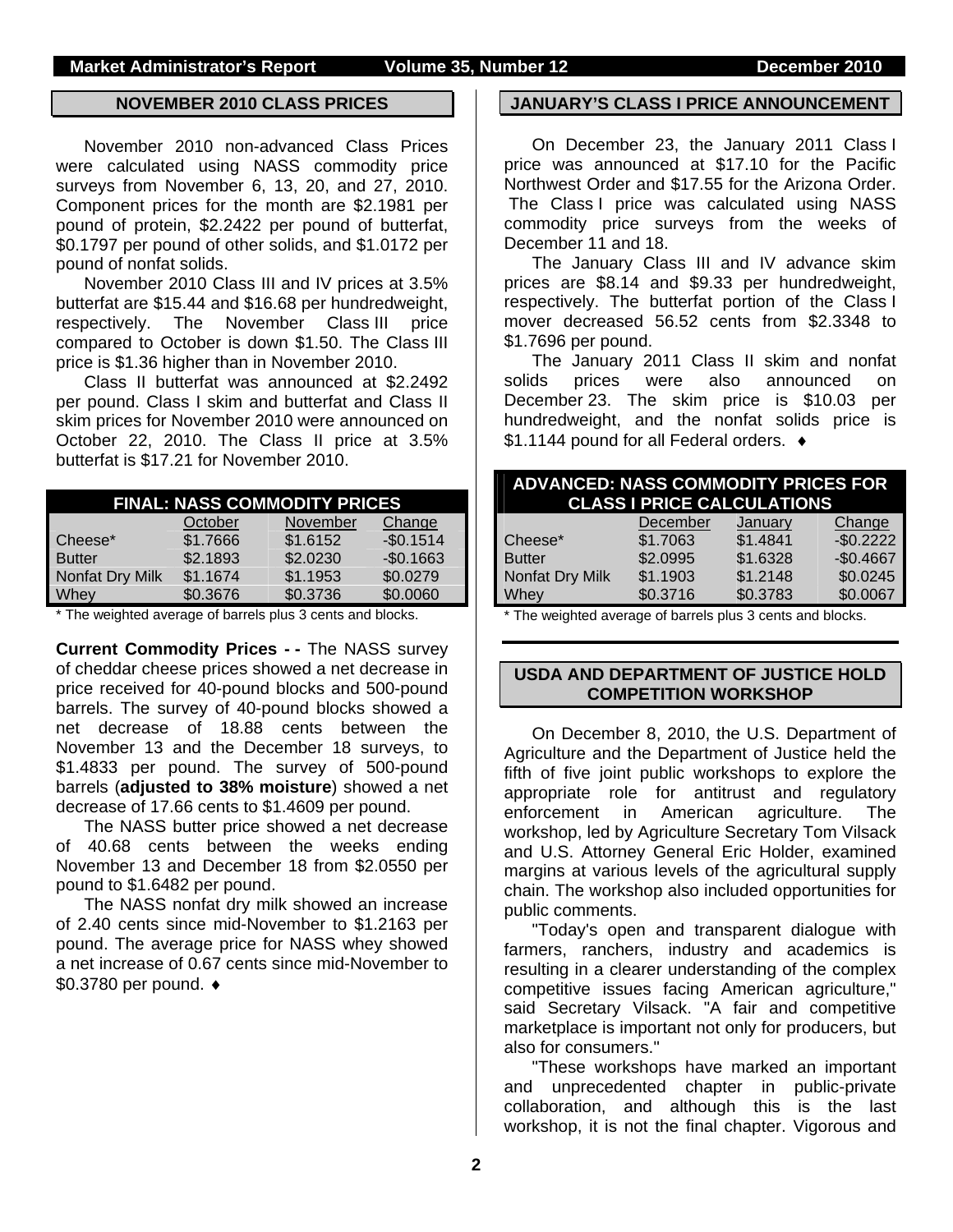appropriate enforcement is an essential component of our commitment to ensuring market fairness and robust competition," said Attorney General Holder. "The Departments of Justice and Agriculture will continue working in close coordination to ensure fairness and opportunity for America's farmers, producers and agriculture industry."

These joint workshops are the first-ever to be held by the Department of Justice and USDA to discuss competition and regulatory issues in the agriculture industry. The goals of the workshops are to promote dialogue and foster learning with a diverse group of stakeholders regarding the agricultural marketplace. Additional information about the workshops can be found at www.justice.gov/atr/public/workshops/ag2010/index .htm#overview.

Secretary Vilsack and Attorney General Holder began the workshop with opening remarks before moderating a discussion with participants representing each level of the agricultural supply chain, followed by a panel consisting of dairy farmers, academics and industry representatives to discuss dairy margins. In the afternoon a third panel looked at issues in the retail sector, examining concentration, margins and similar trends. The final panel discussed margins in the livestock and poultry industries. Assistant Attorney General for the Antitrust Division Christine Varney gave closing remarks. Officials also received public testimony from audience members.

Videos and transcripts from the December 8th workshop will be available for review at a later date on the Antitrust Division's website at www.justice.gov/atr/public/workshops/ag2010/index .htm#dates. Individuals seeking more information on the workshops should contact agriculturalworkshops@usdoj.gov. ♦

#### **USDA NAMES MEMBERS TO THE NATIONAL DAIRY BOARD**

On December 7, 2010, Agriculture Secretary Thomas J. Vilsack announced the appointment of 12 members to the National Dairy Promotion and Research Board. All appointees will serve threeyear terms.

"These appointees represent a diverse cross section of the dairy industry and I am confident that they will serve dairy producers throughout the United States well," said Vilsack.

Newly appointed members are: Renae A. De Jager, Region 2; Jeffrey A. Hardy, Region 3; Steven R. Hanson, Region 4; Douglas T. Danielson, Region 6; Douglas L. Krickenbarger, Region 9; Zachary H. Myers, Region 10; David P. Crowl, Region 11; and Sanford Stauffer, Region 12.

Reappointed members are: James L. Ahlem, Region 2; John B. Fiscalini, Region 2; Stephen D. Maddox, Region 2; and Brad J. Scott, Region 2.

The National Dairy Promotion and Research Board oversees the collection of the mandatory 15 cent per hundredweight assessment on all milk marketed commercially by dairy producers. In addition, the board develops and administers a coordinated program of promotion, research, and nutrition education.

The board is authorized by the Dairy Production Stabilization Act of 1983. The Agriculture Secretary selects the appointees from nominations by dairy producers and farm organizations.

USDA's Agricultural Marketing Service monitors operation of the board. ♦

#### **FEDERAL ORDER IMPORTANT DATES**

The important dates concerning the 2011 Federal order price announcements, reporting, and payments are now available. Printed copies of the tables have been mailed to interested parties and electronic copies are available via the market administrator's website at www.fmmaseattle.com/ dates.htm.

One table indicates the general timing of important dates for the Pacific Northwest and Arizona Federal Orders. Another table identifies specific dates for the respective orders. A third table indicates the release dates for the National Agricultural Statistics Service (NASS) product price surveys. ♦

### **ORGANIC DAIRY MARKET NEWS**

#### **Organic Dairy Fluid Overview**

As 2010 nears an end, the year is now able to be characterized as one where the organic dairy industry has experienced a solid rebound from the previous downturn. One participant involved both as a producer and processor, remarked that "the organic dairy business is a good one to be in!" A mostly optimistic outlook is expressed across the spectrum of the industry, from smaller more locally focused to national operations. The organic dairy sector is evolving in varied ways.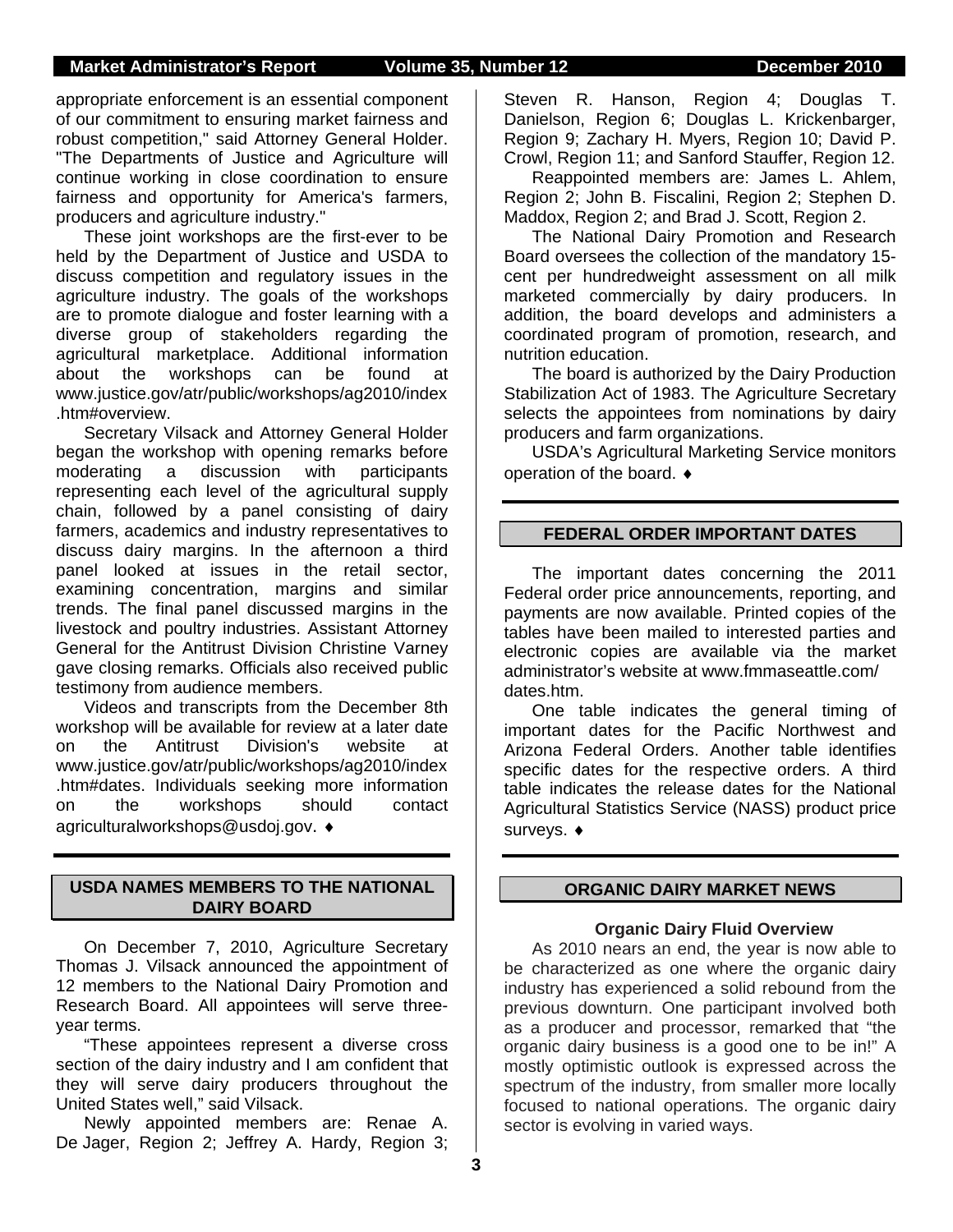### **Market Administrator's Report Volume 35, Number 12 December 2010**

Many smaller organic processors have experienced positive sales results by focusing on marketing organic dairy products with a local food concept. This has been successful in 2010, not only in less urban areas, but also the largest urban areas such as New York City and Chicago.

New York originated organic milk, branded as such, has found sales success in New York City through both retail sales as well as significant sales involving home delivery, which is popular with a number of residents of high rise buildings. In New York state, 27 permits were issued to new small artisanal cheese makers. This has resulted in new outlets for organic milk and resulted in new organic cheese brands, generally marketed within the concept of being local and sustainable.

A new organic ice cream brand based in Wisconsin has launched by acquiring organic milk and cream within the state, manufacturing in an existing plant when non-organic ice cream is not being made, then selling through various outlets including a regional outlets of a national natural food store chain. The product is now also marketed and available in the very urban Chicago market. In Wisconsin, an organic whey manufacturing plant was constructed and began operating this year – one of the first dedicated organic whey plants in the U.S.

National organic dairy brands are working toward expanding the number of organic producers. Organic milk sales for the year have generally exceeded expectations of national organic dairy processors and brands when 2010 began. New construction of added facilities is planned or even underway in parts of the country. New branded organic dairy products have been introduced during 2010 and more will be introduced in 2011. For example, organic milk with omega-3 has experienced impressive sales gains. Flavored half and half is in the offing. National brands have also expanded through partnerships to provide private label milk and products such as organic butter. Some exports of organic dairy products are occurring and more will be known about the magnitude in early 2011 when new Foreign Agriculture Service category codes expand to include organic products.

#### **Organic Grain and Feed Stuff Markets**

National organic grain and feedstuff prices were mostly steady on light demand and moderate offerings. Feed grade organic corn traded higher in the Upper Midwest region. Trading activity was slow as producers continue to hold out for higher prices. Moderate demand was being seen for food

grade soybeans and feed grade wheat. However, in general, movement in food grade commodities was slow with weak demand.

Eastern organic grain and feedstuff prices were steady. Organic grain movement was light as many producers were sitting on the sideline waiting to sell at higher prices. Trading activity was slow but demand was moderate for food grade soybeans and feed grade wheat.

Upper Midwest organic grain and feedstuffs prices traded steadily, with the exception of feed grade corn, which was higher. Light demand and moderate offerings were reported. A correlation with the current conventional market was reported as a factor in higher corn prices as of late. Food grade grain movement was noted as very slow, reportedly due to lack of demand.

Additional livestock and grain market news information is available at: www.ams.usda.gov/LSMarketNews. ♦

Source: *Dairy Market News*, Volume 77, Report 50, Week of December 13-17, 2010, Agricultural Marketing Service, USDA.

### **LISTING OF CERTIFIED ORGANIC OPERATIONS NOW AVAILABLE**

The National Organic Program (NOP) has made available a complete listing of organic operations certified by U.S. Department of Agriculture accredited certifying agents during the 2009 certification year.

For the first time, the listing, available at http://apps.ams.usda.gov/nop/, can be searched by keywords, name of operation, certifying agent, certificate numbers, primary and secondary scopes of certification, country, state, and products produced.

The database will serve as a useful tool to increase marketing opportunities for certified organic operations. It will also help consumers better locate sources of certified organic product. Up-to-date information concerning certified organic

operations may be obtained by contacting operations' respective accredited certifying agents.

In January 2011, the NOP will begin receiving from accredited agents lists of operations certified as organic during 2010. Once it collects these updates, the NOP will consolidate and provide the newest information to the public. ♦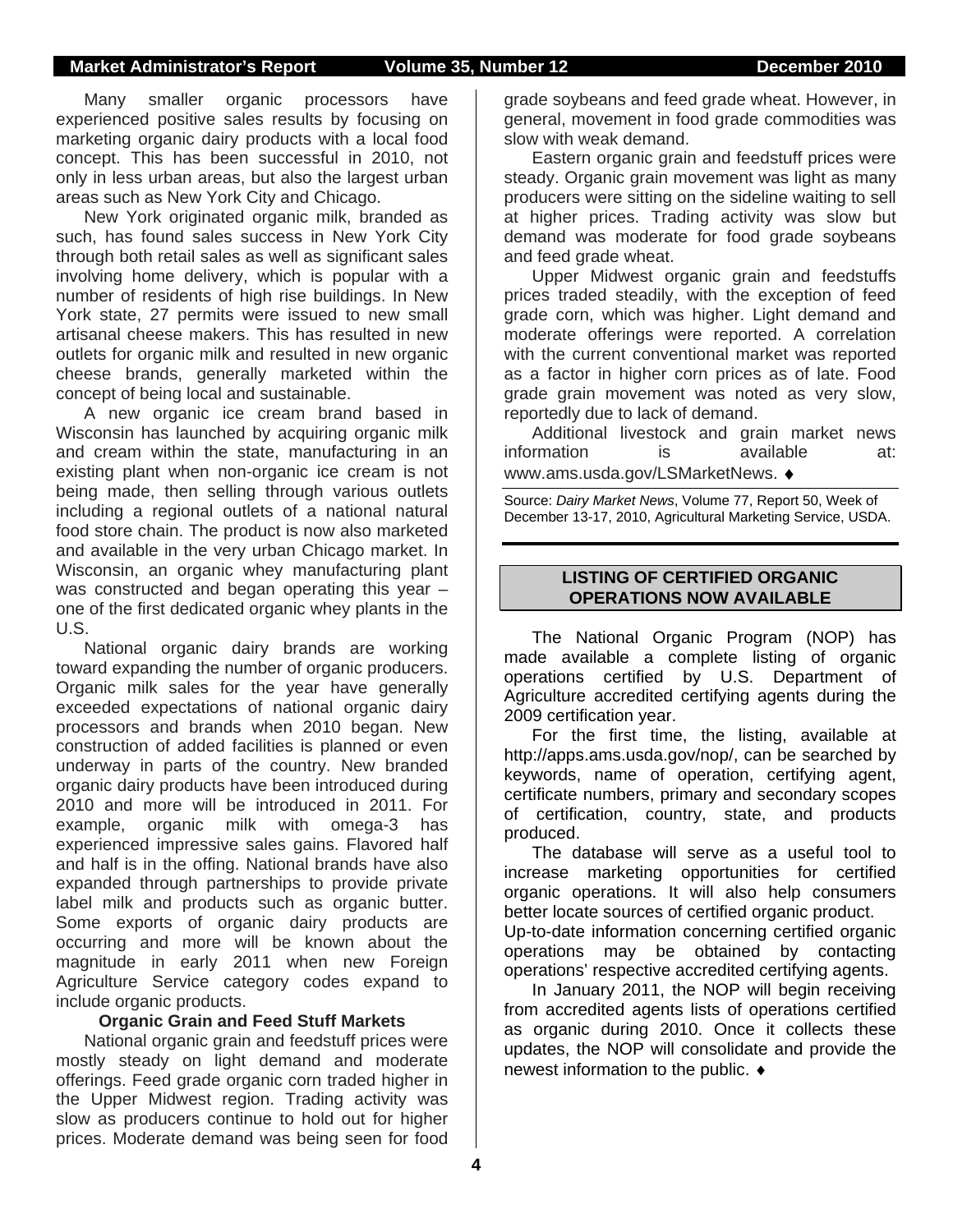### **USDA OBSERVES THE ANNIVERSARY OF AN AGREEMENT TO CUT DAIRY FARM GREENHOUSE GAS EMISSIONS**

On December 15, 2010, Agriculture Secretary Tom Vilsack commemorated the one year anniversary of an historic agreement to help U.S. dairy producers cut greenhouse gas emissions. The agreement was signed during climate change talks in Copenhagen, Denmark on December 15, 2009.

"The partnership between USDA and U.S. dairy producers to increase sustainability has achieved remarkable results over the past year," said Vilsack. "USDA has awarded funding to establish 30 anaerobic digesters, and we are assisting farmers with digester feasibility studies and energy audits to help producers reduce greenhouse gas emissions, while increasing on-farm income. The partnership is a demonstration of the Obama Administration's commitment to producing renewable energy, providing new economic opportunities to farmers, and preserving natural resources."

On December 15, 2009, USDA and the Innovation Center for U.S. Dairy signed a sustainability-focused Memorandum of Understanding (MOU) to work in concert to reduce greenhouse gas emissions from dairy farms by 25 percent by 2020. Since the signing, USDA and the Center have partnered to increase the number of operating anaerobic digesters on farms, and encouraged research and development of new technologies to help dairies reduce greenhouse gas emissions.

Developments since the signing of the agreement include:

- Funds were provided to establish 30 anaerobic digesters in fiscal year 2010.
- USDA is helping dairy farmers conduct economic feasibility studies on anaerobic digesters.
- Cross-agency collaboration between the Farm Service Agency (FSA), Rural Development and the Natural Resources Conservation Service is facilitating sustainability programs including the financing of digesters.
- A new FSA loan program is helping finance a number of on-farm sustainability efforts.
- The Biomass Crop Assistance Program includes plant feedstock for use in on-farm digesters.
- USDA has identified on-farm energy efficiency measures and equipment that are eligible for cost-share funds.
- USDA staff liaisons were assigned to the Innovation Center to work on energy audits and the sustainability initiative.
- A total of \$450,000 was committed to dairy processor research needs.
- U.S. Dairy was awarded a \$225,000 Conservation Innovation Grant to conduct outreach and education on energy conservation.
- A joint USDA-U.S. Dairy industry research strategy summit was held to examine onfarm research needs to improve resource management.
- A \$50,000 planning grant facilitated a greenhouse gas initiative.
- A \$200,000 contribution agreement from USDA will help farmers gain access to and information about on-farm energy audits and energy conservation practices.

USDA offers several programs that can help with the cost of an anaerobic digester, including the new FSA Conservation Loan program, the Rural Energy for America Program (REAP), the Value-Added Producer Grant, and the Environmental Quality Incentives Program (EQIP). USDA can also help with the cost of an energy audit/feasibility study to help producers determine if a digester makes sense for their operation. For more information, contact any USDA Service Center. ♦

### **USDA ANNOUNCES AVAILABILITY OF ENHANCED ONLINE TOOL TO ESTIMATE FARM-LEVEL GREENHOUSE GAS EMISSIONS**

On December 15, 2010, USDA's Natural Resources Conservation Service (NRCS) Chief Dave White announced the release of an enhanced and expanded online tool developed in collaboration with Colorado State University (CSU) that helps producers estimate carbon sequestration and greenhouse gas emissions associated with a variety of on-farm management practices.

The tool, officially known as COMET-VR 2.0, is housed on the CSU Web site at www.comet2.colo state.edu. For more information, visit NCRS's website, www.nrcs.usda.gov or a local USDA Service Center.♦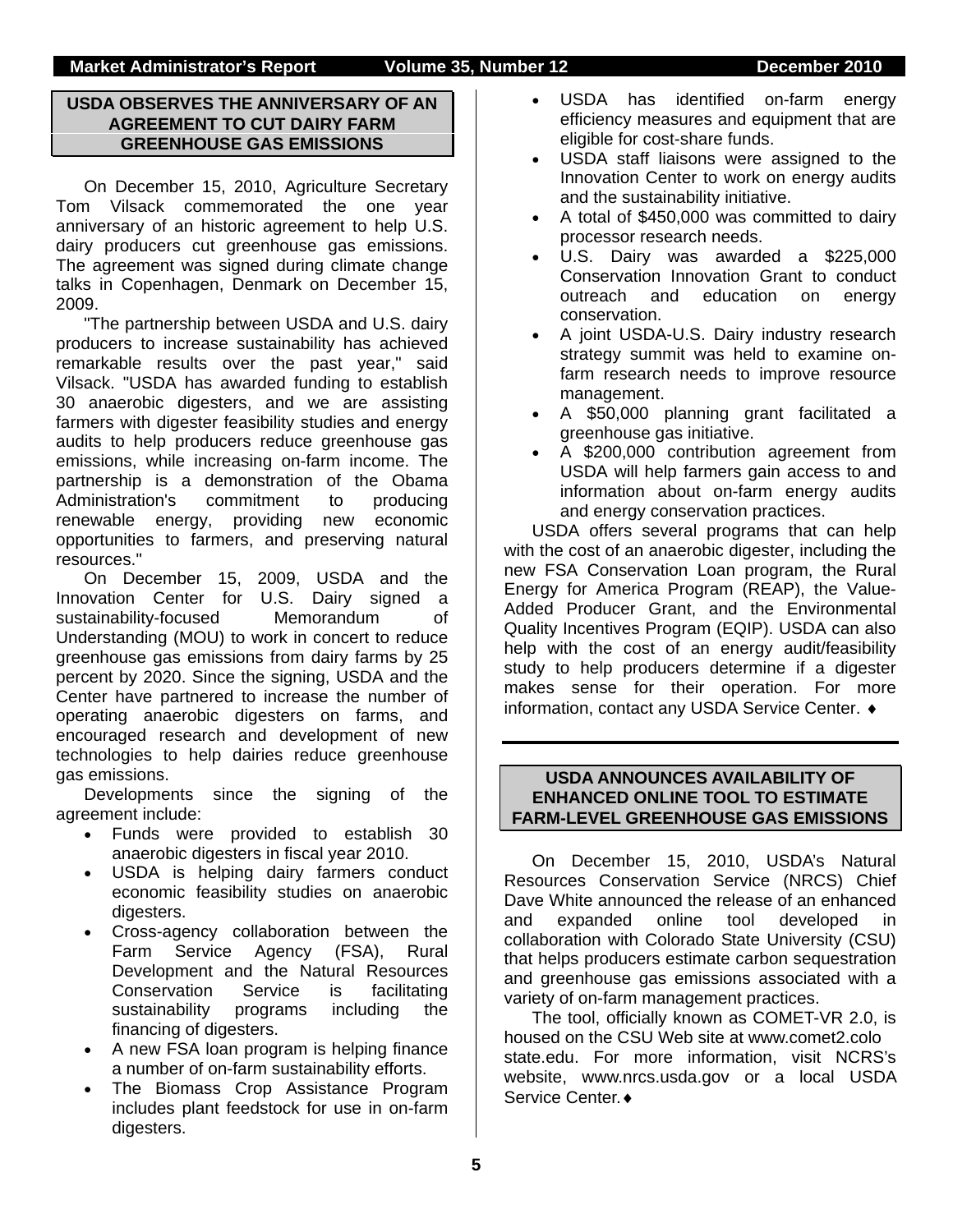|                                                                                                                                                   | <b>PACIFIC NORTHWEST</b> |                 |                                 |                 | <b>ARIZONA</b>    |                |                |                |
|---------------------------------------------------------------------------------------------------------------------------------------------------|--------------------------|-----------------|---------------------------------|-----------------|-------------------|----------------|----------------|----------------|
| Minimum Class Prices (3.5% B.F.)                                                                                                                  | Nov 2010                 | Oct 2010        | Nov 2009                        | Oct 2009        | Nov 2010          | Oct 2010       | Nov 2009       | Oct 2009       |
| Class I Milk (\$/cwt.)<br>and a straight                                                                                                          | \$19.14                  | \$18.48         | \$14.76                         | \$14.25         | \$19.59           | \$18.93        | \$15.21        | \$14.70        |
| Class II Milk (\$/cwt.)<br>$\mathcal{L}^{\mathcal{A}}$ , and $\mathcal{L}^{\mathcal{A}}$ , and $\mathcal{L}^{\mathcal{A}}$                        | 17.21                    | 17.57           | 13.24                           | 11.93           | 17.21             | 17.57          | 13.24          | 11.93          |
| Class III Milk (\$/cwt.)<br>$\mathcal{L}^{\mathcal{A}}$ , $\mathcal{L}^{\mathcal{A}}$ , $\mathcal{L}^{\mathcal{A}}$ , $\mathcal{L}^{\mathcal{A}}$ | 15.44                    | 16.94           | 14.08                           | 12.82           | 15.44             | 16.94          | 14.08          | 12.82          |
| Class IV Milk (\$/cwt.)<br>and a state                                                                                                            | 16.68                    | 17.15           | 13.25                           | 11.86           | 16.68             | 17.15          | 13.25          | 11.86          |
| <b>Producer Prices</b>                                                                                                                            |                          |                 |                                 |                 |                   |                |                |                |
| Producer Price Differential (\$/cwt.)                                                                                                             | \$1.27                   | \$0.41          | \$(0.16)                        | \$0.04          | $\ddot{}$         | $\ddot{}$      | $\ddot{}$      | $+$            |
| Butterfat (\$/pound)<br>and a state of                                                                                                            | 2.2422                   | 2.4436          | 1.4656                          | 1.2752          | $\ddot{}$         | $\ddot{}$      |                | $+$            |
| Protein (\$/pound)                                                                                                                                | 2.1981                   | 2.4739          | 2.6991                          | 2.5584          | $+$               | $+$            | ÷              | $+$            |
| Other Solids (\$/pound)<br>and a state<br>Uniform Skim Price (\$/cwt.)                                                                            | 0.1797                   | 0.1736          | 0.1524                          | 0.1228          | $+$               | $+$            | ÷              | $+$            |
| $\mathbf{1}$<br>Uniform Butterfat Price (\$/pound)                                                                                                | $+$<br>$+$               | $+$<br>$+$      | $+$<br>$+$                      | $+$<br>$+$      | 9.64<br>2.2858    | 9.63<br>2.4344 | 9.71<br>1.4327 | 9.27<br>1.2667 |
| Statistical Uniform Price (\$/cwt.)                                                                                                               | \$16.71                  | \$17.35         | \$13.92                         | \$12.86         | \$17.30           | \$17.81        |                |                |
| $\sim 100$                                                                                                                                        |                          |                 |                                 |                 |                   |                | \$14.38        | \$13.38        |
| <b>Producer Data</b><br>Number of Producers<br>$\mathcal{L}^{\mathcal{A}}$ . The same $\mathcal{L}^{\mathcal{A}}$                                 | 634 *                    | 633             | 637                             | 636             | 98 $*$            | 98             | 95             | 93             |
| Avg. Daily Production (lbs.)<br>$\sim 100$ .                                                                                                      | 33,515 *                 | 34.001          | 33,059                          | 33,210          | 118,097 *         | 111,889        | 111,851        | 106,630        |
|                                                                                                                                                   |                          |                 |                                 |                 |                   |                |                |                |
| <b>Producer Milk Ratios</b><br>Class I                                                                                                            | 30.67%                   | 28.02%          | 29.80%                          | 30.89%          | 34.78%            | 34.60%         | 38.58%         | 40.26%         |
| .<br>Class II                                                                                                                                     | 7.18%                    | 6.45%           | 6.80%                           | 5.92%           | 9.88%             | 9.66%          | 8.64%          | 8.94%          |
| .<br>Class III<br>.                                                                                                                               | 41.05%                   | 40.71%          | 39.41%                          | 41.34%          | 26.84%            | 30.56%         | 28.74%         | 31.00%         |
| Class IV<br>.                                                                                                                                     | 21.10%                   | 24.82%          | 23.99%                          | 21.85%          | 28.50%            | 25.18%         | 24.04%         | 19.80%         |
|                                                                                                                                                   |                          |                 |                                 |                 |                   |                |                |                |
| * Preliminarv.<br>+ Not Applicable.                                                                                                               |                          |                 |                                 |                 |                   |                |                |                |
|                                                                                                                                                   |                          |                 | MONTHLY SUPPLEMENTAL STATISTICS |                 |                   |                |                |                |
| <b>Number of Handlers</b>                                                                                                                         | Oct 2010                 | Sep 2010        | Oct 2009                        | Sep 2009        | Oct 2010          | Sep 2010       | Oct 2009       | Sep 2009       |
| Pool Handlers<br>.                                                                                                                                | 26                       | 26              | 28                              | 25              | $\overline{7}$    | $\overline{7}$ | 7              |                |
| <b>Distributing Plants</b>                                                                                                                        | 14                       | 14              | 15                              | 15              | 5                 | 5              | 5              |                |
| Supply Plants 1/                                                                                                                                  | $\overline{7}$           | $\overline{7}$  | 8                               | 5               | $\overline{1}$    | $\overline{1}$ |                |                |
| Cooperatives                                                                                                                                      | 5                        | 5               | 5                               | 5               | $\mathbf{1}$      | $\mathbf 1$    |                |                |
| Producer-Handlers                                                                                                                                 | 5                        | 5               | 5                               | 5               | $\Omega$          | $\Omega$       | $\Omega$       |                |
| Other Plants w/ Class I Use<br>$\mathcal{L}^{\mathcal{A}}$ and $\mathcal{L}^{\mathcal{A}}$                                                        | 21                       | 22              | 25                              | 26              | 25                | 22             | 26             | 26             |
| <b>Class I Route Disposition In Area</b>                                                                                                          |                          |                 |                                 |                 |                   |                |                |                |
| By Pool Plants                                                                                                                                    | $\ldots$ 174,268,498     | 171,471,979     | 183,924,546                     | 174,338,582     | 95,551,941        | 92,003,538     | 99,970,885     | 95,670,139     |
| By Producer-Handlers                                                                                                                              | 8,486,219                | 8,669,098       | 7,043,908                       | 7,265,688       | $\Omega$          | $\Omega$       | $\Omega$       |                |
| By Other Plants<br>and a straight and straight                                                                                                    | 8,074,776 *              | 7,081,580       | 8,069,974                       | 8,120,017       | 6,137,029 *       | 6,055,753      | 5,386,904      | 5,352,015      |
| Total                                                                                                                                             | 190,829,493              | 187,222,657     | 199,038,428                     | 189,724,287     | 101,688,970       | 98,059,291     | 105,357,789    | 101,022,154    |
| <b>Producer-Handler Data</b>                                                                                                                      |                          |                 |                                 |                 |                   |                |                |                |
|                                                                                                                                                   |                          |                 |                                 |                 |                   |                |                |                |
|                                                                                                                                                   |                          |                 |                                 |                 |                   |                |                |                |
| % Class I Use<br>.<br>% of Total In-Area Route Dispositions                                                                                       | 59.94%<br>4.45%          | 59.35%<br>4.63% | 85.91%<br>3.54%                 | 85.33%<br>3.83% | 0.00%<br>$0.00\%$ | 0.00%<br>0.00% | 0.00%<br>0.00% | 0.00%<br>0.00% |

Preliminary. 1/ Includes Cooperative Pool Manufacturing Plants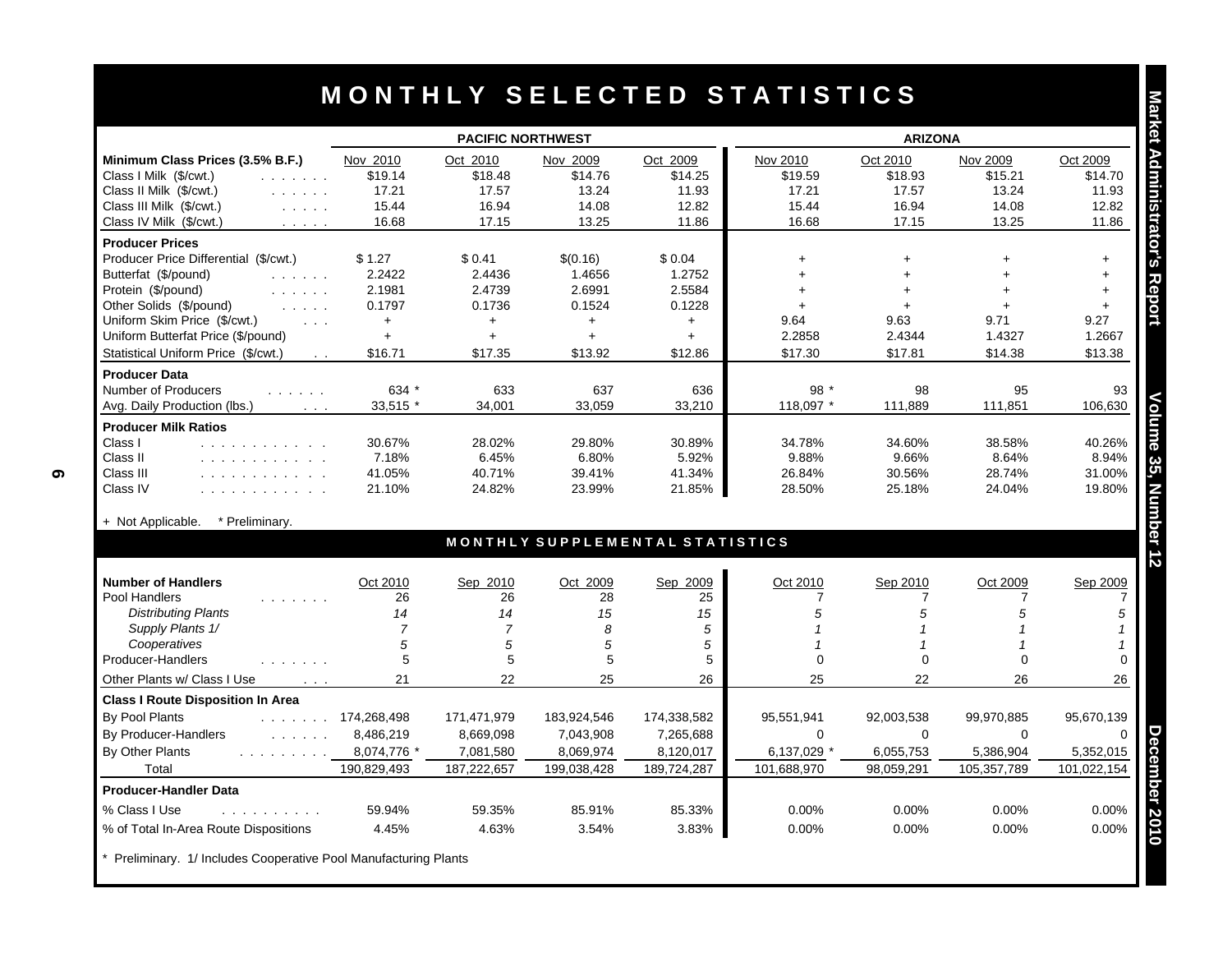| RECEIPTS, UTILIZATION AND                                         |             | PACIFIC NORTHWEST |             |             | ARIZONA     |             |             |             |
|-------------------------------------------------------------------|-------------|-------------------|-------------|-------------|-------------|-------------|-------------|-------------|
| CLASSIFICATION OF MILK                                            | Nov 2010    | Oct 2010          | Nov 2009    | Oct 2009    | Nov 2010    | Oct 2010    | Nov 2009    | Oct 2009    |
| TOTAL PRODUCER MILK                                               | 637,461,894 | 667,197,776       | 631,764,987 | 654,760,499 | 347,205,558 | 339,918,864 | 318,774,111 | 307,415,531 |
| RECEIPTS FROM OTHER SOURCES                                       | 8,698,452   | 16,427,450        | 15,040,375  | 11,945,341  | 3,830,928   | 4,248,364   | 2,642,993   | 4,279,030   |
| OPENING INVENTORY                                                 | 39,136,466  | 34,576,106        | 33,169,534  | 35,904,444  | 23,287,596  | 21,622,521  | 23,866,131  | 22,061,119  |
| <b>TOTAL TO BE ACCOUNTED FOR</b>                                  | 685,296,812 | 718,201,332       | 679,974,896 | 702,610,284 | 374,324,082 | 365,789,749 | 345,283,235 | 333,755,680 |
| UTILIZATION OF RECEIPTS                                           |             |                   |             |             |             |             |             |             |
| Whole milk                                                        | 32,223,965  | 31,427,702        | 31,774,647  | 34,414,590  | 24,099,547  | 23,989,193  | 24,891,733  | 25,246,267  |
| Flavored milk & milk drinks                                       | 16,774,024  | 15,953,611        | 16,949,412  | 16,724,727  | 7,793,480   | 6,438,545   | 7,537,355   | 6,996,652   |
| 2% milk                                                           | 70,809,784  | 69,336,199        | 69,690,930  | 73,402,681  | 35,481,736  | 34,959,300  | 36,774,475  | 38,069,944  |
| 1% milk                                                           | 26,896,718  | 27,811,566        | 26,623,017  | 28,750,336  | 16,751,241  | 16,792,176  | 15,616,454  | 16,154,576  |
| Skim milk                                                         | 28,350,888  | 28,407,594        | 28,050,146  | 29,262,138  | 13,071,745  | 12,985,471  | 13,176,188  | 13,503,446  |
| Buttermilk                                                        | 1,436,699   | 1,331,826         | 1,393,159   | 1,370,074   | 457,176     | 387,256     | 423,504     |             |
| CLASS I ROUTE DISP. IN AREA                                       | 176,492,078 | 174,268,498       | 174,481,311 | 183,924,546 | 97,654,925  | 95,551,941  | 98,419,709  | 99,970,885  |
| Class I dispositions out of area                                  | 14,684,412  | 15,864,036        | 14,725,385  | 17,795,880  | 23,790,520  | 23,607,594  | 23,706,262  | 23,832,663  |
| Other Class I usage                                               | 17,428,384  | 15,010,483        | 17,820,223  | 18,922,646  | 13,274,043  | 13,682,046  | 14,074,963  | 13,574,617  |
| TOTAL CLASS I USE.                                                | 208,604,874 | 205,143,017       | 207,026,919 | 220,643,072 | 134,719,488 | 132,841,581 | 136,200,934 | 137,378,165 |
| TOTAL CLASS II USE                                                | 51,453,214  | 50,497,542        | 52,661,679  | 47,065,522  | 34,907,164  | 33,485,119  | 28,502,061  | 28,423,605  |
| TOTAL CLASS III USE                                               | 263,409,623 | 272,105,783       | 251,412,241 | 270,676,557 | 94,398,398  | 105,049,193 | 92,194,817  | 96,336,953  |
| TOTAL CLASS IV USE                                                | 161,829,101 | 190,454,990       | 168,874,057 | 164,225,133 | 110,299,032 | 94,413,856  | 88,385,423  | 71,616,957  |
| TOTAL ACCOUNTED FOR.                                              | 685,296,812 | 718,201,332       | 679,974,896 | 702,610,284 | 374,324,082 | 365,789,749 | 345,283,235 | 333,755,680 |
| <b>CLASSIFICATION OF RECEIPTS</b>                                 |             |                   |             |             |             |             |             |             |
| Class I<br>Producer milk:<br>$\sim$ $\sim$                        | 195,510,263 | 186,923,548       | 188,242,075 | 202,251,466 | 120,770,798 | 117,616,338 | 122,987,352 | 123,778,137 |
| Class II                                                          | 45,754,033  | 43,058,550        | 42,957,227  | 38,756,512  | 34,301,652  | 32,846,678  | 27,550,680  | 27,497,116  |
| Class III                                                         | 261,696,692 | 271,644,350       | 248,969,997 | 270,676,557 | 93,203,981  | 103,883,030 | 91,620,950  | 95,305,141  |
| Class IV                                                          | 134,500,906 | 165,571,328       | 151,595,688 | 143,075,964 | 98,929,127  | 85,572,818  | 76,615,129  | 60,835,137  |
| Other receipts:<br>Class I                                        | 13,094,611  | 18,219,469        | 18,784,844  | 18,391,606  | 13,948,690  | 15,225,243  | 13,213,582  | 13,600,028  |
| Class II                                                          | 5,699,181   | 7,438,992         | 9,704,452   | 8,309,010   | 2/          | 2/          | 2/          | 2/          |
| Class III                                                         | 1,712,931   | 461,433           | 2,442,244   | $\Omega$    | 2/          | 2/          | 2/          | 2/          |
| Class IV                                                          | 27,328,195  | 24,883,662        | 17,278,369  | 21,149,169  | 13,169,834  | 10,645,642  | 13,295,542  | 12,740,121  |
| Avg. daily producer receipts<br>$\mathbf{1}$ and $\mathbf{1}$     | 21,248,730  | 21,522,509        | 21,058,833  | 21,121,306  | 11,573,519  | 10,965,125  | 10,625,804  | 9,916,630   |
| Change From Previous Year                                         | 0.90%       | 1.90%             | 1.70%       | 43.76%      | 8.92%       | 10.57%      | $-5.14%$    | $-7.17%$    |
| Avg. daily Class I use<br>$\sim$ 100 km s $\sim$ 100 km s $^{-1}$ | 6,953,496   | 6,617,517         | 6,900,897   | 7,117,518   | 4,490,650   | 4,285,212   | 4,540,031   | 4,431,554   |
| Change From Previous Year                                         | 0.76%       | $-7.02%$          | 2.11%       | $-1.46%$    | $-1.09%$    | $-3.30%$    | 4.56%       | 1.00%       |

3/ Restricted - Included with Flavored milk & milk drinks.